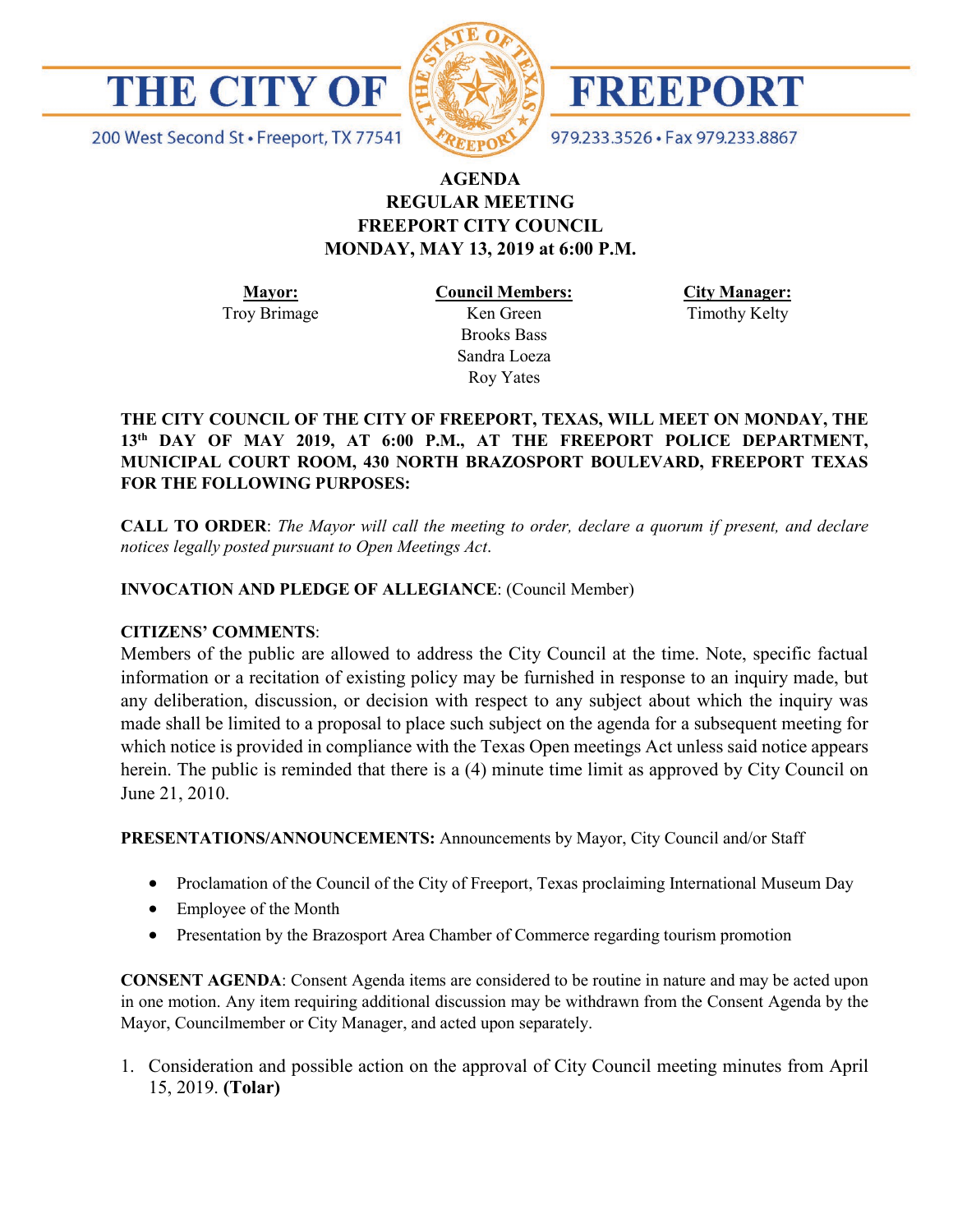2. Consideration of approving Resolution No. 2019-2577 adopting a policy permitting the consideration of applications for primary depository bank services received from financial institutions that are not doing business within the municipal boundaries of the City. **(Russell)**

### **COUNCIL BUSINESS – REGULAR SESSION:**

- 3. Consideration of approving Ordinance No. 2019-2571 canvassing the returns and declaring the results of the May 4, 2019 election, signing the required affidavit and administering the Oaths of Office by the successful candidates. **(Tolar)**
- 4. Consideration of selecting a Mayor Pro-Tem **(Tolar)**
- 5. Consideration of approving Ordinance No. 2019-2572 updating Chapter 111: Food Establishments. **(Shoemaker)**
- 6. Consideration of approving Resolution No. 2019-2578 approving rental fees for city venues to include RiverPlace, Velasco House and the Dow Heritage House. **(Townsend)**
- 7. Request for Qualifications for Engineering services for CDBG Disaster Recovery to be awarded to John D. Mercer & Associates **(Motley)**
- 8. Discuss and consider approval and adoption of the Citizens Participation Plan as set forth by the Texas General Land Office (GLO) for the Community Development Block Grant Recovery (CDBG-DR) Program **(Motley)**
- 9. Discuss and consider adoption and enforcement of the Excessive Force policy in accordance with 24 CFR 91.325(b)(6): Non-Violent Civil Rights Demonstration **(Motley)**
- 10. Consideration of approving Resolution No. 2019-2579 designating the City Manager as the authorized official for grants from the Office of the Governor and approving the submission of the grant application for mobile video recorder equipment and software upgrade. **(Garivey)**
- 11. Consideration and Possible Action Regarding Authorizing the Finance Director to execute a Master Intergovernmental Cooperative Purchasing Agreement with OMNIA Partners, Public Sector and its affiliates and subsidiaries **(Russell)**
- 12. Consideration and Possible Action Regarding Authorizing staff to prepare am ordinance for water and sewer rate increases and to secure a proposal for a Utility Rate Study **(Russell)**

#### **WORK SESSION:**

- 13. The City Council may deliberate and make inquiry into any item listed in the Work Session.
	- A. Mayor Troy T. Brimage announcements and comments.
	- B. Councilman Green Ward A announcements and comments.
	- C. Councilman Bass Ward B announcements and comments.
	- D. Councilwoman Loeza Ward C announcements and comments.
	- E. Councilman Yates Ward D announcements and comments.
	- F. City Manager Tim Kelty announcement and comments